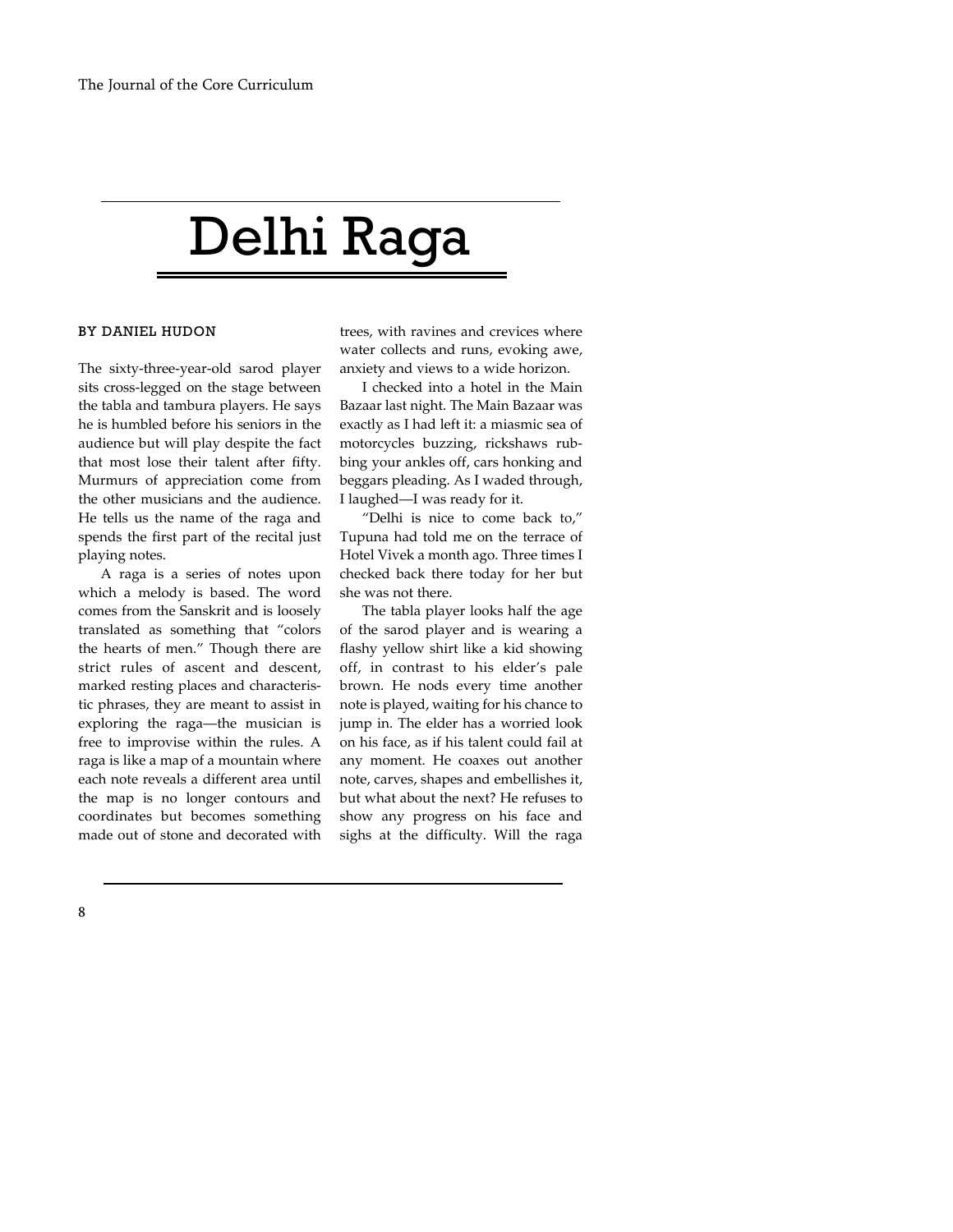

"Brooklyn Bridge" by Andrew Bisdale

reveal itself?

At nine in the morning it was so hot the sweat was dripping off my body. At the hotel, I met a German man sitting in the doorway of his room, soaking some clothes in a bucket. I was tempted to do the same—have a lazy day with laundry, novels and cold showers—but I had too much energy, there was too much I wanted to see. Back in the big city, no time to meditate. Gotta hurry, gotta go.

Ragas, said to originate from Siva's mouth, are grouped according to the time of day or night for which they are

most appropriate. There are sombre, devotional morning ragas, restless afternoon ragas, introspective evening ragas and late-night ragas that are profound and mysterious. There are also ragas for different seasons and each has the power to evoke various emotions: awe and fear, joy and laughter, love, peace and calm.

I arranged a train ticket to Rajasthan, spent an hour waiting to cash a traveller's cheque (they were out of cash) and went to the post office, then slipped into my old habits and wandered through the bookstores and